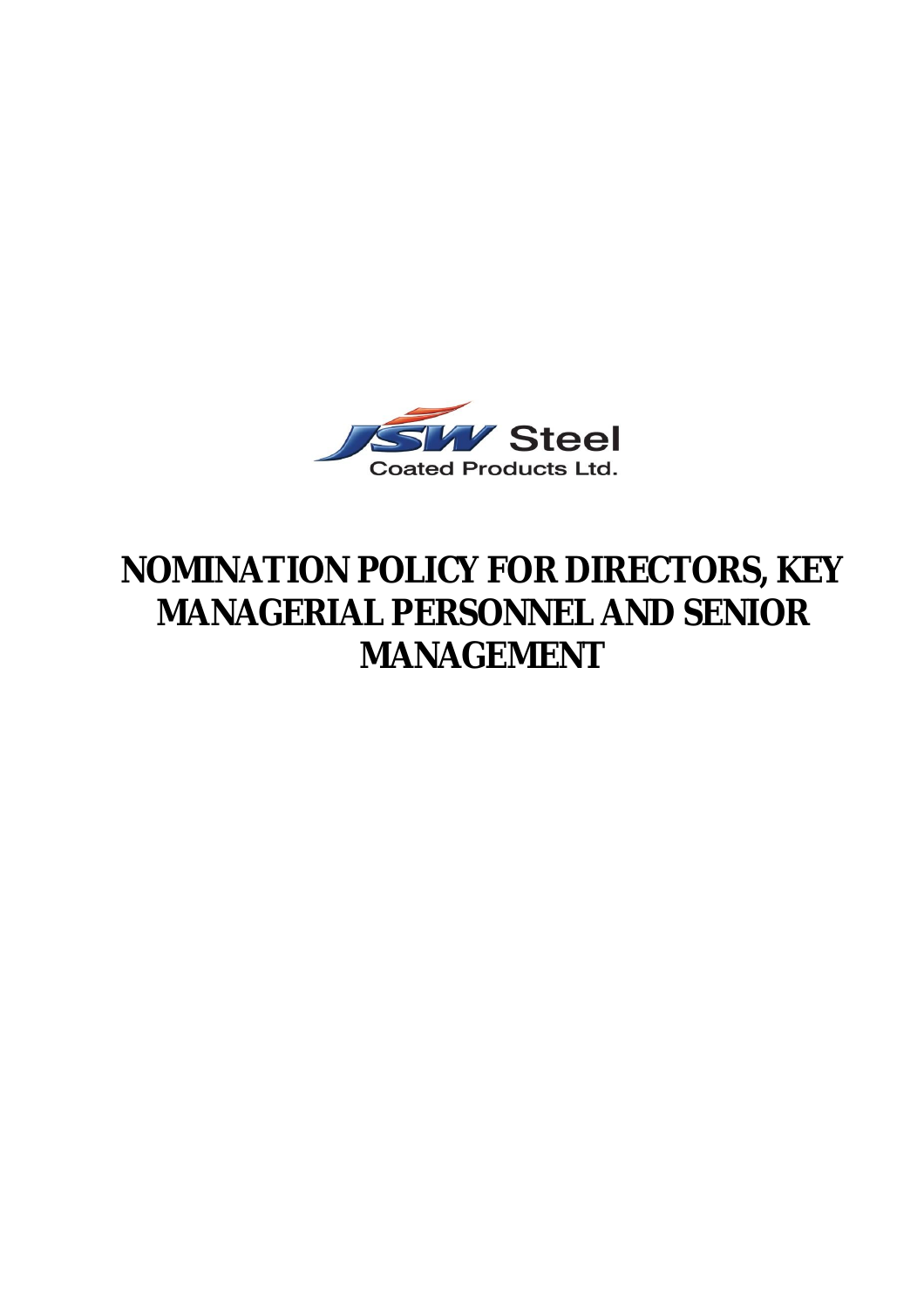

| <b>Title</b>               | <b>Nomination Policy for Directors</b> |
|----------------------------|----------------------------------------|
| <b>Version Number</b>      | 1.00                                   |
| <b>Effective Date</b>      | 04.02.2015                             |
| <b>Authorised by</b>       | <b>Board of Directors</b>              |
| <b>Number of Revisions</b> | <b>Nil</b>                             |
| <b>Last Revised Date</b>   | N.A.                                   |

## **1. Purpose**

**PREFACE:**

The primary objective of the Policy is to provide a frame work and set standards that is consistent with the provisions of sections 149, 178 and other applicable provisions of the Companies Act, 2013 and the Articles of Association of the Company, for the appointment of persons to serve as Directors on the Board of JSW Steel Coated Products Limited ("the Company") and for appointment of the Key Managerial Personnel (KMP) and Senior Management of the Company, who have the capacity and ability to lead the Company towards achieving sustainable development.

Nothing contained in this policy shall apply to the appointment of Directors who are appointed as the Nominees on the Board by the Lenders / other agencies in terms of contractual agreements except as required under the Companies Act, 2013.

Senior Management for the purpose of the policy shall mean "Senior Management" as defined under applicable provisions of the Companies Act as may be in force from time to time.

This policy shall be read in conjunction with the Company's Policy on appointment and re-appointment of Independent Directors, adopted by the Board of Directors of the Company.

# **2. Size and Composition of the Board**

The Board shall be structured in a way that it constitutes a balanced blend of qualification, skills and experience to enable it to effectively discharge its responsibilities and that its size facilitates effective discussion and efficient decision making. The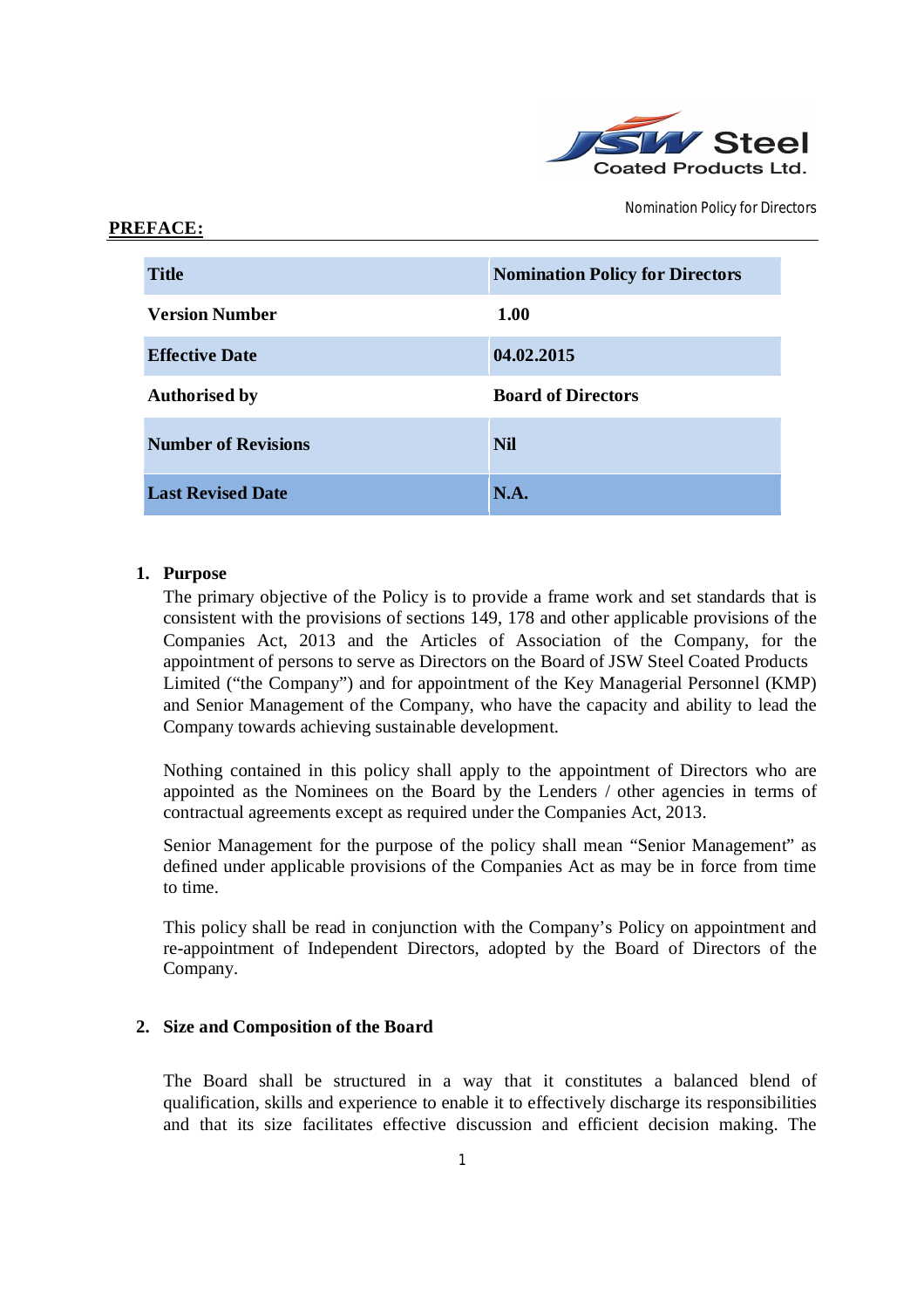

Company's size and operations as they evolve from time to time shall also be borne in mind while deciding the optimal structure of the Board.

The Company shall have at least one woman director. The Company shall have such minimum number of independent directors as required under the Companies Act, 2013.

Independent Directors for the purpose of the policy shall mean, "Independent Directors" as defined the Companies Act and rules made there under as may be in force from time to time.

All Independent Directors shall be persons of eminence who could bring a wide range of expertise and experience to the Board.

The Nomination and Remuneration Committee (Committee) established by the Board shall assist it in fulfilling its responsibilities relating to the size and composition of the Board.

In relation to above, the Nomination and Remuneration Committee is responsible for:

- i. reviewing the structure, size and composition (including the skills, knowledge and experience) of the Board at least annually and making recommendations on any proposed changes to the Board to complement the Company's corporate strategy;
- ii. setting a formal and transparent procedure for selecting new Directors for appointment to the Board;
- iii. formulate criteria for determining qualifications and identify individuals suitably qualified to become Board members in te rms of skills, knowledge, positive attributes, experience, independence of director and other factors as per the provisio ns of applic able law and selecting or making recommendations to the Board on the selection of individuals nominated for directorship;
- iv. ensuring that on appointment to the Board, Independent Directors receive a formal letter of appointment, as required under the applicable law;
- v. assessing the independence of independent non-executive directors;
- vi. monitoring the annual checks and assessment on the members of the Board, including the suitability and the sufficiency of time commitment of non-executive directors; and
- vii. any other matter that is specifically delegated to the Committee by the Board.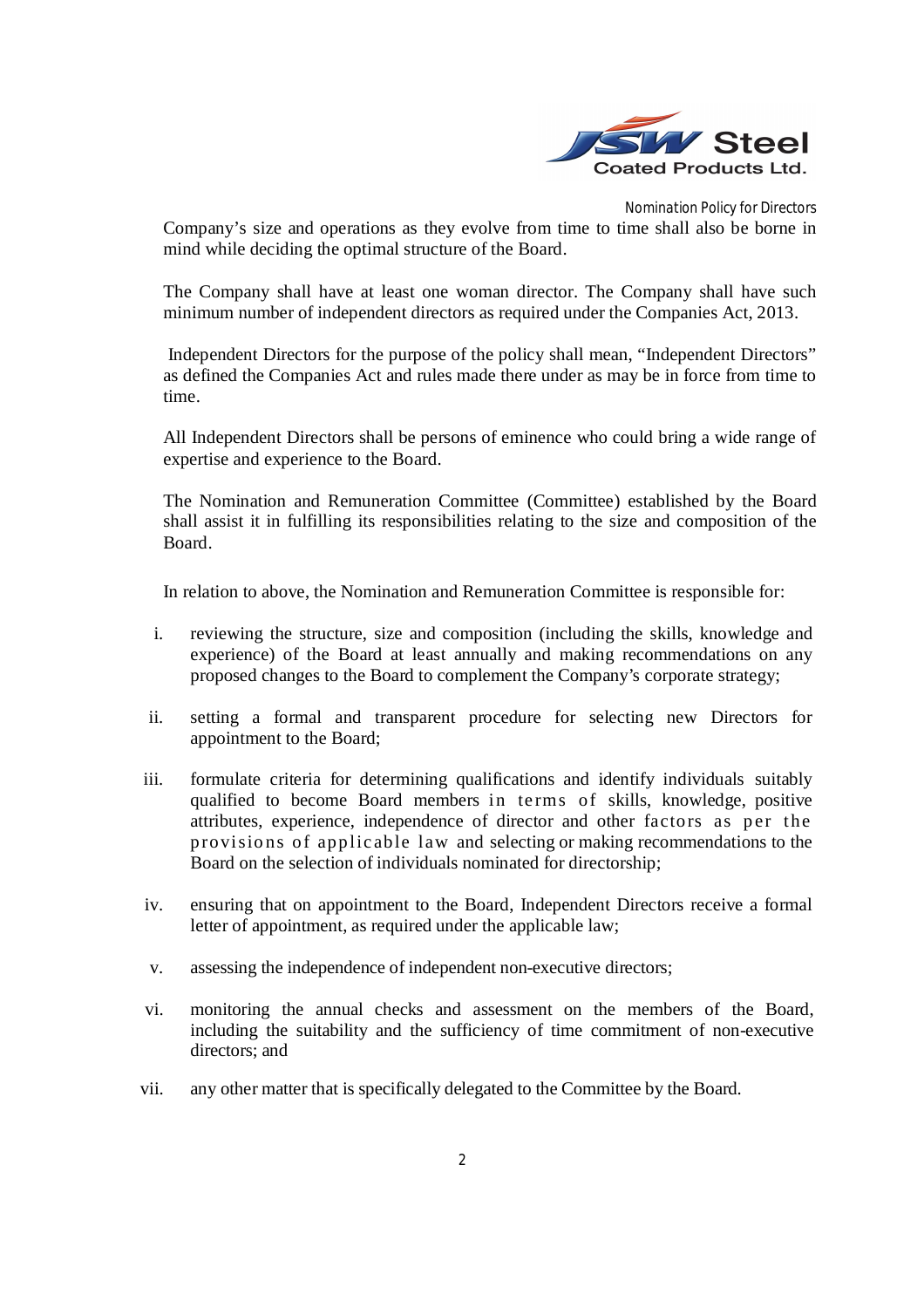

# **3. SELECTION.**

Recruitment shall be done as and when necessary to fill vacancies in JSW Steel Coated Products Limited Board, KMP and Senior Management positions.

The Nomination and Remuneration Committee shall first solicit nomination of persons to be appointed as Directors from the existing members of the Board. The Nomination and Remuneration Committee may also solicit recommendations for appointment of persons as Directors, KMP and Senior management personnel from any or all of the following sources: the Chief Executive Officer, Senior Management, other executive officers, thirdparty search firms, or any other source it deems appropriate.

The nomination shall be sent to the Chairman of the Nomination and Remuneration Committee via letter or e-mail. The nomination should include a brief description of the person's qualifications & experience, and a description of any previous relationships between the person and JSW Group and other relevant details.

In case of independent Directors, the Committee may commence a search process across a diverse candidate pool. The candidate may be selected from a data bank containing names, addresses and qualifications of persons who are eligible and willing to act as independent directors, maintained by any Body, institute or association, as may be notified by the Central Government, having expertise in creation and maintenance of such data bank and put on their website for use by the company making the appointment of such directors. Provided that responsibility of exercising due diligence before selecting a person from the data bank referred to above, as an independent director shall lie with the Nomination and Remuneration Committee and Board making such appointment.

The Committee may also select a candidate for appointment as Independent Director from any other source it deems appropriate apart from the above.

The Nomination and Remuneration Committee shall review and evaluate the candidate including his / her qualifications, and conduct inquiries it deems appropriate with no regard to the source of the initial recommendation of such proposed candidate.

After reviewing the profile of the nominated candidate & holding a meeting with the proposed candidate, if it so desires, the Nomination and Remuneration Committee may nominate the candidate for appointment as Director, KMP or Senior Management, as the case may be, to the Board of Company, as required.

The recommendation of the Nomination and Remuneration Committee shall be considered normally at the Board Meeting immediately following the meeting of the Nomination and Remuneration Committee at which the candidature was recommended.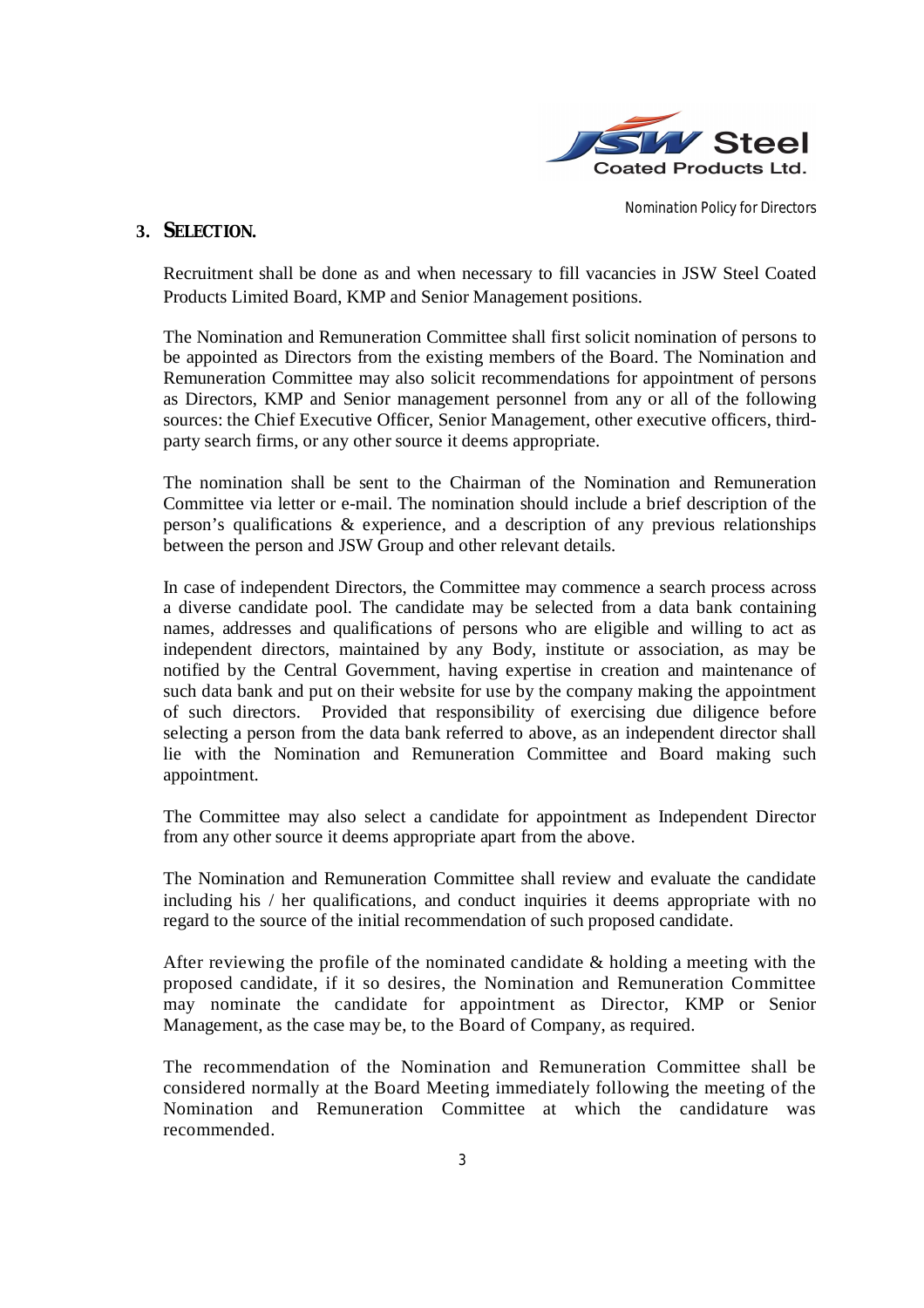

The Final decision to appoint a candidate as a Director / KMP / Senior Management of JSW Steel Coated Products Limited shall be taken by the Board of Directors by passing an appropriate resolution.

# *Selection Criteria*

Matching the needs of the Company and enhancing its competencies shall be the basis for the Nomination and Remuneration Committee to select a candidate for appointment. When recommending a candidate for appointment, the Nomination and Remuneration Committee:

- i. shall assess the appointee against a range of criteria including qualification, age, experience, positive attributes, independence, relationships, diversity of gender, background, professional skills and personal qualities required to operate successfully in the position and has discretion to decide adequacy of such criteria for the concerned position;
- ii. All candidates shall be assessed on the basis of merit, related skills and competencies. There should be no discrimination on the basis of religion, caste, creed or sex.

# **4. PROVISIONS RELATING TO APPOINTMENT / RESIGNATION / REMOVAL**

#### *a. Election, re-election and retirement*

The Directors / KMP / Senior Management of the Company shall be appointed and shall retire as per the provisions of the Companies Act, 2013, where applicable, and the prevailing HR policies of the Company. The Board will have the discretion to retain the Director / KMP / Senior Management in the same position / remuneration or otherwise even after attaining the retirement age, in the interest and for the benefit of the Company and subject to compliance with the provisions of the Companies Act, 2013, where applicable.

All new Director Appointees to the Board are subject to election at the General Meeting following their appointment. The explanatory statement annexed to the notice of the General Meeting called to consider the said appointment shall indicate the justification for choosing the appointee for appointment as director.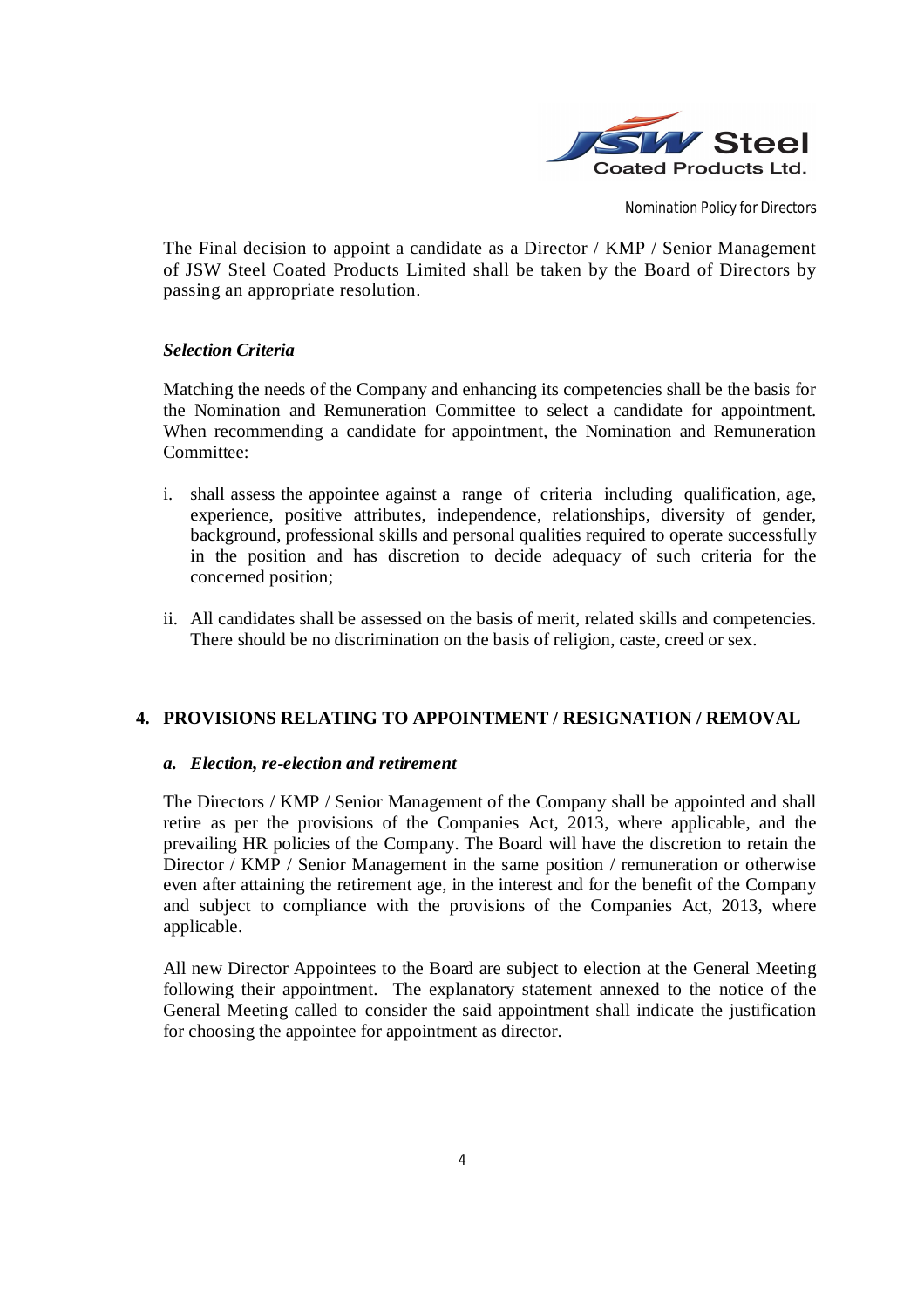

## *b. Resignation of Director/ KMP/ Senior Management*

The resignation of a director shall take effect from the date on which the notice of resignation is received by the Company or the date, if any, specified by the director in the notice, whichever is later.

The resignation of a KMP/ Senior Management shall take effect in accordance with the HR Policy of the Company from time to time.

#### **c.** *Removal*

Due to reasons for any disqualification mentioned in the Companies Act, 2013, rules made thereunder or under any other applicable Act, rules and regulations, the Committee may recommend, to the Board with reasons recorded in writing, removal of a Director / KMP/ Senior Management subject to the internal HR policy and provisions and compliance of the Act and other applicable, rules and regulations.

The Committee can also recommend to the Board, the removal of any Director/ KMP/ Senior Management for non-compliance or violation of Ethics applicable to senior management personnel and Board of Directors or Guidelines for Professional Conduct in accordance with Clause 5.

# *d. Familiarization Programme for Independent Directors*

The company shall familiarize the Independent Directors with the company, their roles, rights, responsibilities in the company, nature of the industry in which the company operates, business model of the company, etc., through various programmes.

# **5. Guidelines for Professional Conduct**

All Directors, KMP, Senior Management shall:

- i. uphold ethical standards of integrity and probity;
- ii. act objectively and constructively while exercising his/her duties;
- iii. exercise his/her responsibilities in a *bona fide* manner in the interest of the company;
- iv. devote sufficient time and attention to his/her professional obligations for informed and balanced decision making;
- v. not abuse his/her position to the detriment of the company or its shareholders or for the purpose of gaining direct or indirect personal advantage or advantage for any associated person;
- vi. assist the Company in implementing the best corporate governance practices.

In addition: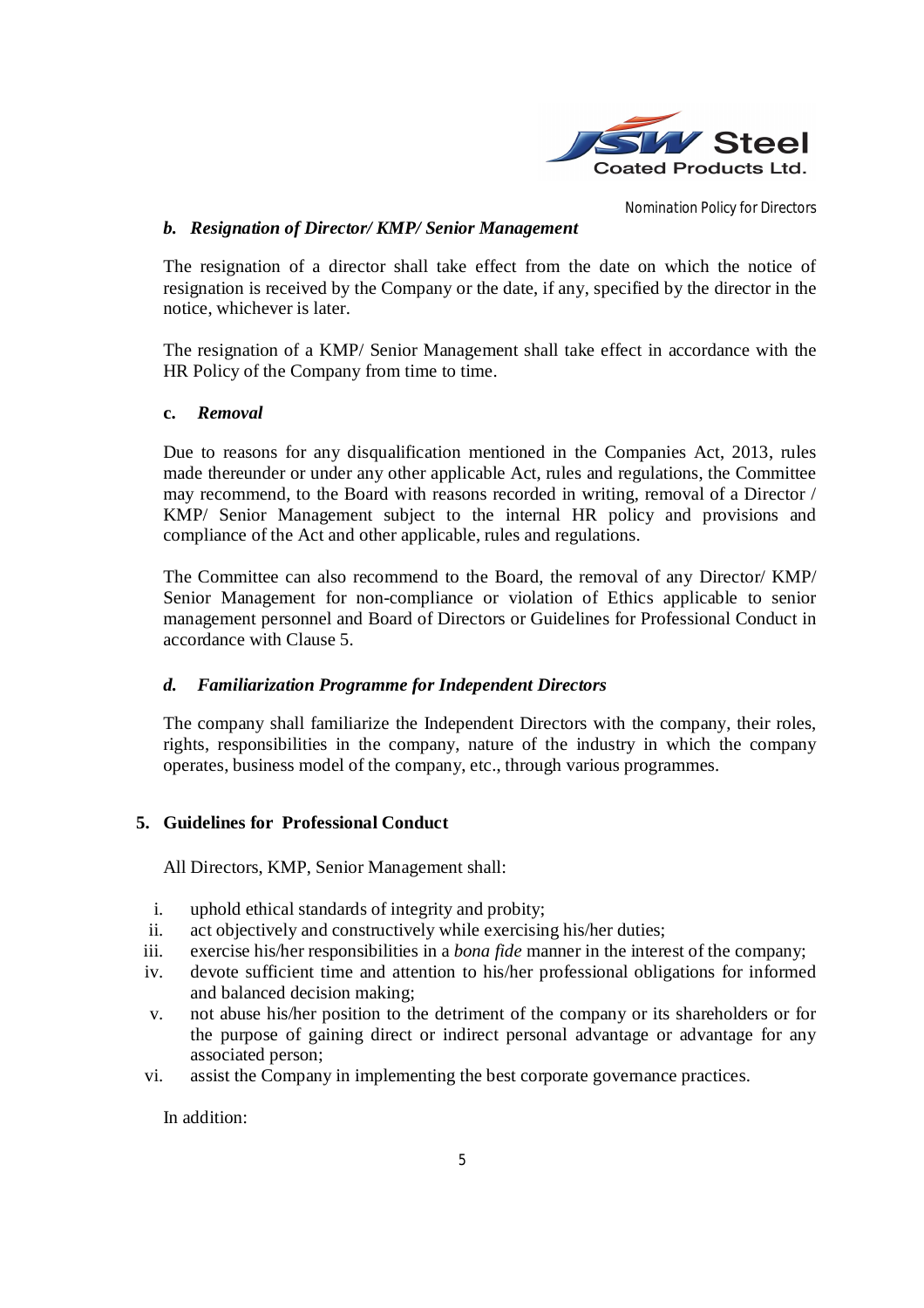

- i. An independent director shall not allow any extraneous considerations that will vitiate his/her exercise of objective independent judgment in the paramount interest of the company as a whole, while concurring in or dissenting from the collective judgment of the Board in its decision making;
- ii. An independent director shall refrain from any action that would lead to loss of his/her independence;
- iii. Where circumstances arise which make an independent director lose his independence, the independent director must immediately inform the Board accordingly;

Every individual intending to be appointed as director of the Company shall make an application for allotment of Director Identification Number to the Central Government in such form and manner and along with such fees as may be prescribed. Every person proposed to be appointed as a director by the Company in General Meeting or otherwise, shall furnish his/her Director Identification Number and a declaration that he/she is not disqualified to become a director under this Act.

The person appointed as a director shall not act as a director unless he/she gives his/her consent to hold the office as director and such consent has been filed with the Registrar within thirty days of his/her appointment in such manner as may be prescribed.

The person appointed as a director shall not hold office as a director, including any alternate directorship, in more than twenty companies at the same time: Provided that the maximum number of public companies in which he/she holds office as a director shall not exceed ten.

An Independent Director shall not serve as an Independent Director in more than such number of companies and a Whole-time Director cannot act as an Independent Director in more than such number of companies as provided under the applicable law.

#### **6. Duties of Directors**

The persons appointed as a director of the Company shall act in accordance with the articles of the Company and the provisions of applicable law. He/she shall act in good faith in order to promote the objects of the Company for the benefit of its members as a whole, and in the best interests of the Company, its employees, the shareholders, the community and for the protection of environment.

The persons appointed as a director of the Company shall exercise his/her duties with due and reasonable care, skill and diligence and shall exercise independent judgment. He/she shall not involve in a situation in which he/she may have a direct or indirect interest that conflicts, or possibly may conflict, with the interest of the Company.